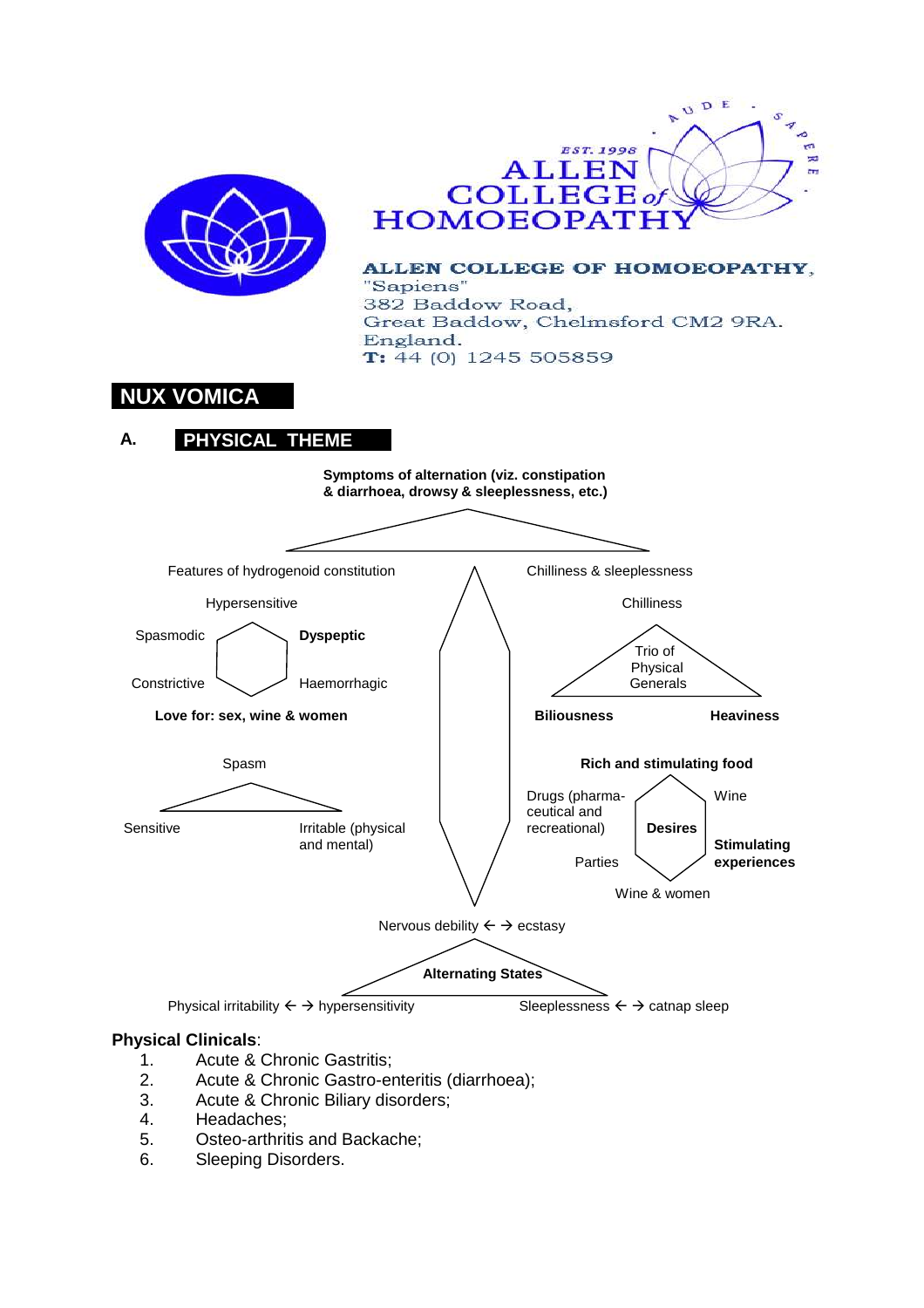# **B. MENTAL ESSENCE**

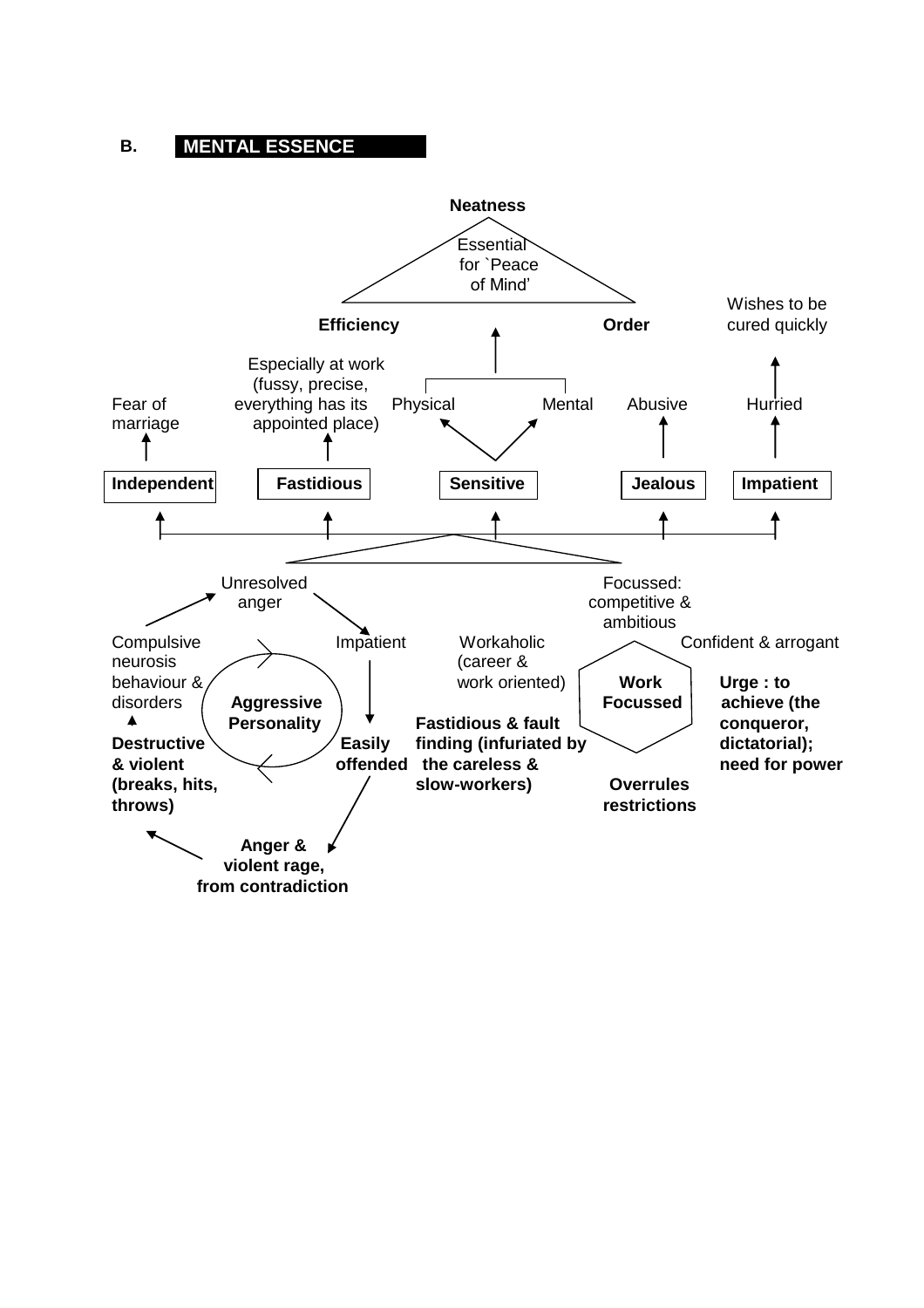

- 1. Obsessive Compulsive Disorders (O.C.D);
- 2. Angry episodes; Destructive.<br>3. Anxiety Neurosis:
- Anxiety Neurosis;
- 4. Workaholic.

# **C. SPHERE OF ACTION: WEAKEST LINKS**

**Gastrointestinal** 

Mind Sleep

# **D. CATCH WORDS: KEYNOTES**

Absence of desire for defecation is a contraindication

Heaviness in abdomen, Sedentary life, sex,

hours after food: only stimulating experiences & better by vomiting food, coffee, wine in excess